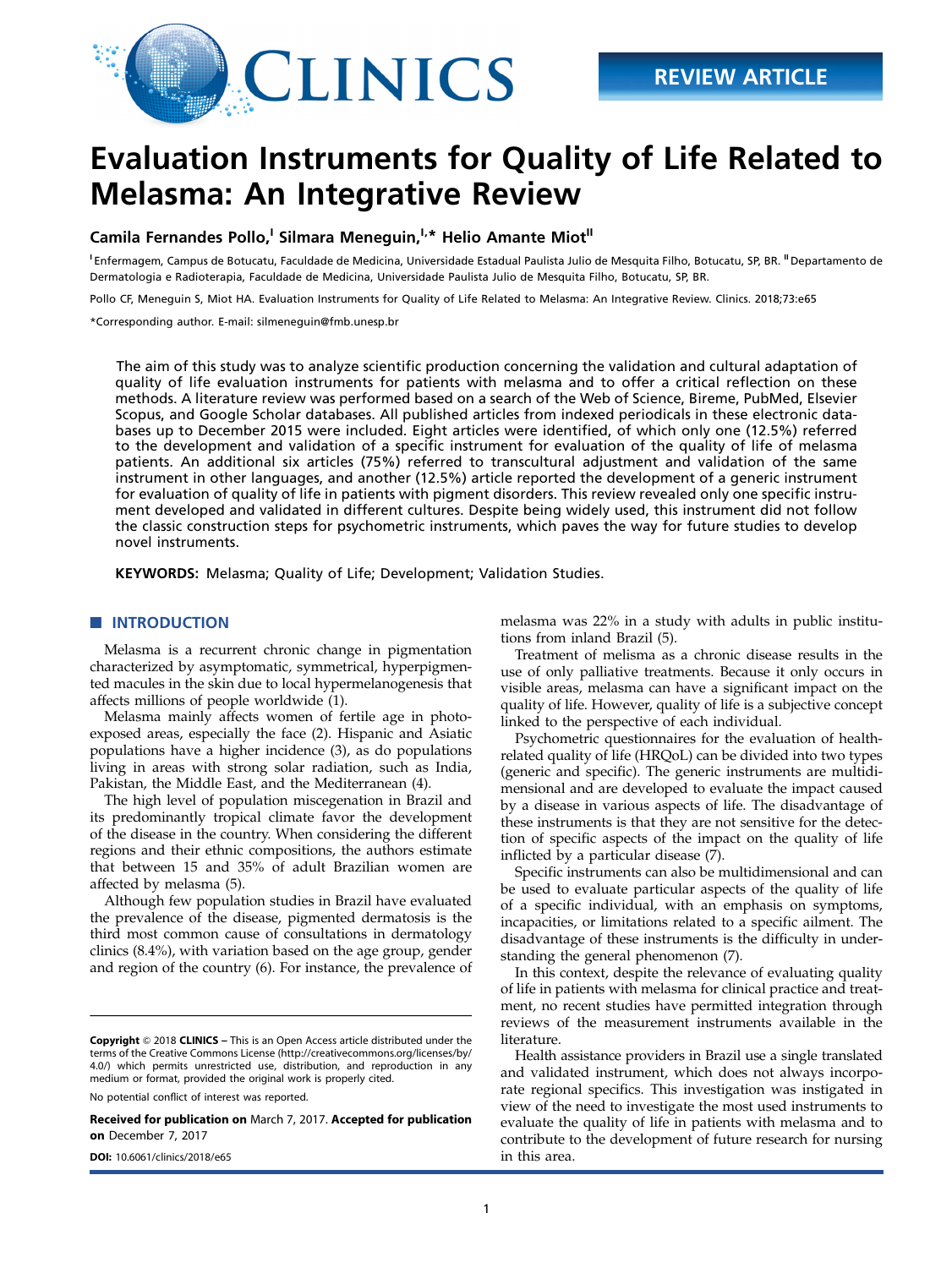

## **NOBJECTIVE**

The objective of this study was to understand and analyze scientific production related to quality of life evaluation instruments for patients with melasma.

#### **NETHOD**

An integrative review study was performed using the following steps: identification of the hypothesis or guiding question, followed by a search using descriptors or keywords; establishing inclusion and exclusion criteria for sample selection; study categorization; evaluation of studies; discussion and interpretation of the results; presentation of the integrative review and knowledge synthesis (8).

To guide an integrative review, the following question was formulated: ''How many instruments are available in the literature to evaluate quality of life in patients with melasma?''

The inclusion criteria for this integrative review were as follows: articles published before December 31, 2015; articles indexed as validation studies in the study databases; and articles published in Portuguese, English, or Spanish.

Articles were identified in the Web of Science, Bireme, PubMed (PMC), Scopus, and Google Scholar databases using the keywords melasma, quality of life, development and validation studies through search strategies using the AND Boolean operator.

The information was summarized and organized using an instrument constructed for this purpose by taking into consideration the following aspects: title; author; periodical; year of publication; instrument used to evaluate the quality of life; database; sample; validity; and internal consistency (Cronbach's alpha).

The results were presented, and the obtained data were discussed descriptively to reach the objective of this method.

After reading and analyzing the studies, we opted to group them into two categories as follows: specific instruments to evaluate the quality of life related to melasma (QoLRM) and specific instruments to evaluate the QoLRM validated and adapted to other cultures.

#### **RESULTS**

The search identified 509 articles. A total of 501 articles were excluded after reading the abstracts, because they did not meet the established criteria. In other words, they did not address cultural and language development and adaptation. Thus, the final sample consisted of eight articles, as shown in Figure 1.

All of the articles were configured as methodological investigation studies, in which transverse delineation predominated to meet the proposed objectives.

The articles were published during the period between 1999 and 2014, as shown in Table 1.

The studies were performed in the United States (12.5%), South America (37.5%), Western Europe (25%), and Asia (25%). The majority of the periodicals were in the area of dermatology, with a mean impact factor of 3.6 (1.76-5.0).

In addition to the specific instrument used to evaluate the quality of life in melasma patients (MelasQoL), two articles (25%) concomitantly used the WHO Quality of Life – Brief (WHOQOL-Bref), and one article (12.5%) used one a noncited Spanish questionnaire on the quality of life. Two other articles (25%) used specific instruments to evaluate the

## Search Results:

\*Google Scholar = 500 articles

\*Web of Science = 6 articles

 $*B$ ireme = 1 article

\*PubMed = 1 article

\*Scopus = 1 article



Excluded for not meeting inclusion criteria:

\*Google Scholar = 492 articles

\*Web of Science = 4 articles

Final sample resulted in 8 articles

Figure 1 - Flow diagram representing the article selection process.

quality of life in dermatology, and three articles (37.5%) did not refer to the use of any other instrument.

## Specific instrument to evaluate the quality of life related to melasma (QoLRM)

This review only identified one specific instrument for evaluation of the QoLRM. In 2003, a researcher at the University of Virginia developed and validated the Melas-QoL (Melasma Quality of Life Scale) (9), which is an instrument that specifically contains ten items to evaluate the effect of melasma on the emotional state, social relationships, and daily activities. This instrument was developed from compiling seven questions from the SKINDEX-16 questionnaire (Quality of Life Index related to skin diseases) and three items from an unspecified questionnaire about changes in skin color. Thus, the instrument was not based on classical psychometric steps or the symbolic perceptions of the patients (Figure 2).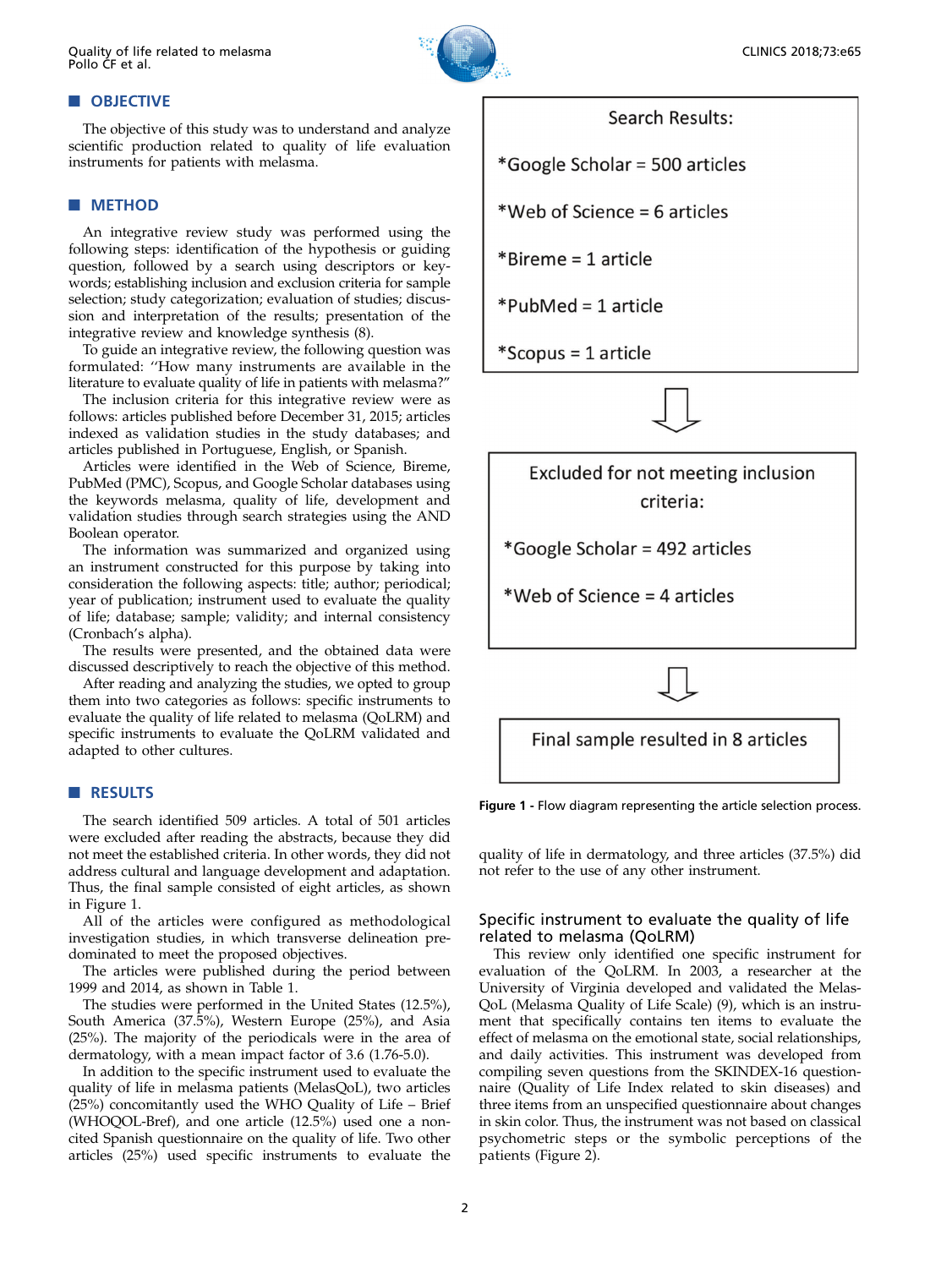

#### Table 1 - List of the articles included in this literature review. Botucatu, SP, Brazil, 2015.

| $\mathbf N$ | Title                                                                                                                                                                                                        | <b>Author</b>                                                                                | <b>Periodical Year</b>      | <b>Instruments</b>                                                        | <b>Database</b>                                                    |
|-------------|--------------------------------------------------------------------------------------------------------------------------------------------------------------------------------------------------------------|----------------------------------------------------------------------------------------------|-----------------------------|---------------------------------------------------------------------------|--------------------------------------------------------------------|
| 1           | Development and validation of a<br>quality of life measurement for<br>chronic skin disorders in French                                                                                                       | Grob JJ, Auguier P, Martin S,<br>Lancon C, Bonerandi JJ.                                     | Dermatology / 1999          | SF-36<br>VQ-Dermato                                                       | Google Scholar                                                     |
| 2           | Development and validation of a<br>health-related quality of life<br>instrument for women with<br>melasma                                                                                                    | Balkrishnan R, McMichael<br>AJ, Camacho FT, Saltzberg F,<br>Housman TS, Grummer S,<br>et al. | Br J Dermatol/ 2003         | MelasQoL Skindex-16<br><b>DLOI</b><br>Skin discoloration<br>questionnaire | PubMed/Scopus<br>Web of Science<br><b>Bireme</b><br>Google Scholar |
| 3           | Validation of a melasma quality of<br>life questionnaire for Brazilian<br>Portuguese language: the<br>MelasQoL-BP study and<br>improvement of QoL of melasma<br>patients after triple combination<br>therapy | Cestari TF, Hexsel D, Viegas<br>ML, Azulay L, Hassun K,<br>Almeida AR, et al.                | Br J Dermatol/ 2006         | MelasQoL<br><b>WHOQOL-BREF</b><br>MASI                                    | Google Scholar                                                     |
| 4           | Melasma in Latina patients: cross-<br>cultural adaptation and validation<br>of a quality-of-life questionnaire in<br>Spanish                                                                                 | Dominguez AR, Balkrishnan<br>R, Ellsey AR, Pandya AG.                                        | J Am Acad Dermatol/ 2006    | MelasQoL<br>Instrument for quality<br>of life in Spanish<br><b>MASI</b>   | Google Scholar                                                     |
| 5           | Translation and cultural adaptation<br>to Portuguese of a quality of life<br>questionnaire for patients with<br>melasma                                                                                      | Cestari TF, Balkrishann R,<br>Weber MB, Prati C,<br>Menegon DB, Mazzotti NG,<br>et al.       | Med Cutan Iber Lat Am/ 2006 | MelasQoL<br>Not cited                                                     | Google Scholar                                                     |
| 6           | Validation of a melasma quality of<br>life questionnaire for the Turkish<br>language: the MelasQoL-TR study                                                                                                  | Dogramaci AC, Havlucu DY,<br>Inandi T, Balkrishann R.                                        | J Dermatolog Treat. / 2009  | MelasQoL<br><b>WHOQOL-BREF</b><br><b>MASI</b>                             | Google Scholar                                                     |
| 7           | Validation of the MELASQoL quality<br>of life index in a group of<br>Colombian melasma patients                                                                                                              | Gómez LJ                                                                                     | Repository.urosario.edu.co  | MelasQoL<br>Not cited                                                     | Google Scholar                                                     |
| 8           | Reliability and validity of the Arabic<br>version of the Melasma Quality of<br>Life questionnaire: MELASQoL-A)<br>study                                                                                      | Abou-Taleb DA, Youssef EM,<br>Ibrahim AK, Moubasher AE.                                      | Acta Derm Venereol / 2014   | MelasQoL<br>Not cited<br><b>MASI</b>                                      | Google Scholar                                                     |

| On a scale of 1 (not bothered at all) to 7 (bothered all the time), patients rate how they feel about:                                              |  |  |  |  |  |
|-----------------------------------------------------------------------------------------------------------------------------------------------------|--|--|--|--|--|
| () The appearance of the skin condition.                                                                                                            |  |  |  |  |  |
| () Frustration about the skin condition.                                                                                                            |  |  |  |  |  |
| () Embarrassment about the skin condition.                                                                                                          |  |  |  |  |  |
| () Feeling depressed about the skin condition.                                                                                                      |  |  |  |  |  |
| () The effects of the skin condition on interactions with other people (e.g., interactions with family,<br>friends, and close relationships).       |  |  |  |  |  |
| () The effects of the skin condition on their desire to be with people.                                                                             |  |  |  |  |  |
| () The skin condition makes it hard to show affection.                                                                                              |  |  |  |  |  |
| () Skin discoloration makes them feel unattractive to others.                                                                                       |  |  |  |  |  |
| () Skin discoloration makes them feel less vital or productive.                                                                                     |  |  |  |  |  |
| () Skin discoloration affects their sense of freedom.                                                                                               |  |  |  |  |  |
| The melasma quality of life is scored from 7 to 70, with a higher score indicating a poorer melisma-<br>related and health-related quality of life. |  |  |  |  |  |
|                                                                                                                                                     |  |  |  |  |  |

## Figure 2 - MelasQoL Questionnaire.

The English version of the MelasQoL displayed high internal consistency, validity, and discriminatory power compared to the general questionnaires for evaluating quality of life in dermatology [the DLQI (Dermatology

Life Quality Index) (10) and SKINDEX-16 (11)]. Although the authors state that the MelaQoL is one dimensional, statistical data show that this instrument is multidimensional.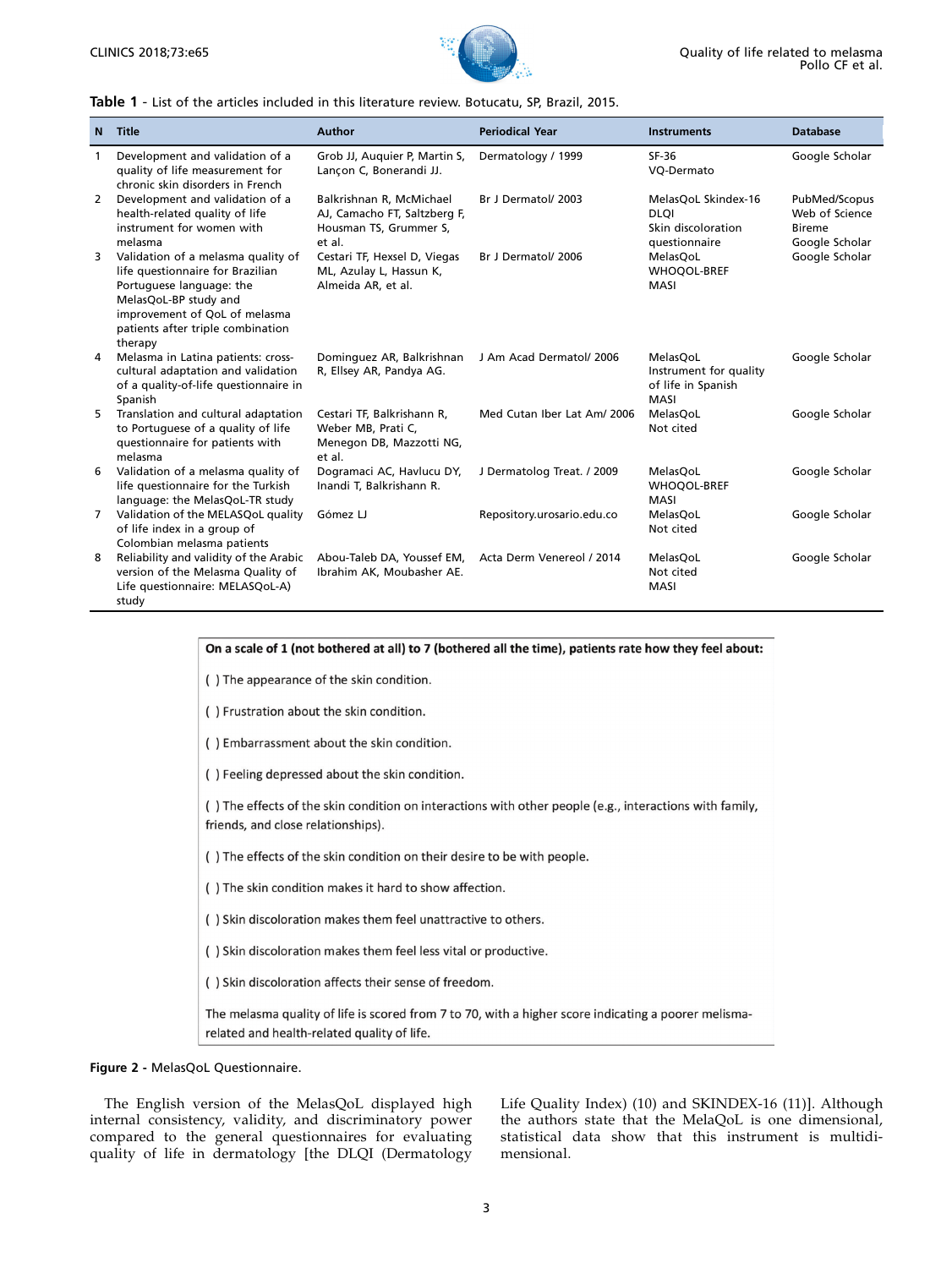

From this perspective, the MelasQoL is a valid and reliable instrument that can be used to evaluate the repercussions of melasma on the patient's quality of life.

## Specific instrument to evaluate the QoLRM validated and adapted to other cultures

Transcultural adaptation of the original questionnaire into Spanish (12) was performed using directives established in the literature. The pre-test was performed on a group of 30 patients and then applied to 112 sequential patients at a community outpatient clinic. The level of melasma was determined by clinical examination using the Melasma Area and Severity Index (MASI). Other authors have concluded that this instrument is a semantic translation equivalent to the original English version of the MelasQoL.

Validation of the Brazilian Portuguese version of the MelasQoL (13) was performed using a multicenter study with 300 individuals from five different Brazilian geographical regions. The analysis revealed an important impact of the disease in relation to skin appearance, since 65% of the participants referred to being uncomfortable with blemishes all or the majority of the time, 55% felt frustrated, and 57% were ill at ease due to the condition of their skin.

This study concomitantly used both the MASI and the World Health Organization instrument for quality of life evaluation (WHOQOL-BREF) to respectively evaluate the melasma severity and quality of life. The instrument displayed significant internal consistency (Cronbach's alpha=0.92;  $p < 0.01$ ) and good correlation with the MASI scores. The results of this study demonstrated that the MelasQoL-BP was a valid instrument that could be used to evaluate quality of life in Brazilian patients with melasma (13).

The validation process for the Turkish version of the MelasQoL (MelasQoL-Tr) (14) included 114 melasma patients. The MASI, MelasQoL-Tr, and WHOQOL-BREF were used to evaluate the melasma severity and quality of life. The reliability and validity of the MelasQoL-Tr demonstrated that this instrument was valid and reliable for evaluation of the quality of life in Turkish patients with melasma.

During the translation and validation process for the Arabic version (15), 65 female patients participated in the study using the MASI. Internal consistency was tested for all ten items on the MelasQoL scale (Arabic version) with excellent results. An intra-class coefficient of correlation (ICC) of 0.914 and a Cronbach's alpha of 0.94 indicated high reliability for the Arabic version. A positive correlation was found between the MelasQoL scale and MASI scores (r=0.41). The analysis revealed that the Arabic version of the MelasQoL scale was a

reliable and valid measure for evaluation of the quality of life in Arabic patients with melasma.

The validation performed in Colombia included 80 women and obtained the following validation criteria: internal consistency with Cronbach=0.88; validity with rs=0.70,  $p<0.001$ ; and reproducibility with intra-class coefficient of correlation=0.959 (CI 95%: 0.986,  $p < 0.001$ ), the main conclusion was that the scale was a good indicator of the quality of life in the studied group of Colombian women with melasma (16).

Finally, all of the above cited instruments began with the translation and cultural adaptation of the original Melas-QoL (9) instrument, and the objective of the authors was to develop and validate a specific instrument for the disease to identify the dimensions of life most affected by melasma.

The other instruments identified in the articles and used together in the studies, such as the DLQI (Dermatology Life Quality Index) and SKINDEX-16, were not included in the analysis, because they were considered specific instruments for evaluating the quality of life in general dermatology. Some authors also used generic instruments, such as the SF-12 and WHOOOL.

Table 2 summarizes the publications related to the validation and transcultural adaptation of the MelasQoL.

#### **DISCUSSION**

Although asymptomatic, melasma affects exposed areas, such as the face, mainly in women of fertile age, which maximizes its impact on body image and interpersonal relationships and thus potentially interferes with the perception of quality of life.

The literature has shown the need to look more deeply at patients with dermatological problems that are often neglected as not being life threatening (17). In dermatology, health professionals must evaluate the quality of life of those affected by skin pigmentation disorders, because many complaints and problems can be resolved or treated when individuals feel that they are listened to, understood, and respected (18).

The results of this study identified only one specific instrument in the literature for evaluation of the quality of life in patients with melasma (MelasQoL); this instrument has been translated and validated for other cultures. However, the development of this instrument did not follow the classic steps of psychometry for the construction and validation of a psychometric instrument, since the selection process was based on the composition of other questionnaires and not on the individual symbolic perceptions of the patients.

Table 2 - Publications in relation to validation and transcultural adaptation works of MelasQoL. Botucatu, SP, Brazil, 2015.

|    | N Country            | Sample | <b>Internal Consistency</b><br>Cronbach's Alpha | <b>Reliability</b>                                                                                                                                                               |
|----|----------------------|--------|-------------------------------------------------|----------------------------------------------------------------------------------------------------------------------------------------------------------------------------------|
|    | <b>United States</b> | 102    | 0.95                                            | The MelasQoL scores were highly correlated with the other QoLRS measurements,<br>highlighting that the instrument was reliable.                                                  |
|    | 2 Brazil             | 147    | 0.89                                            | Reliability analysis revealed a satisfactory result.                                                                                                                             |
|    | 3 Brazil             | 300    | 0.91                                            | Analysis of MelasQoL-BP demonstrated the disease had an important impact on the QoL.                                                                                             |
| 4  | Spain                | 112    | 0.91                                            | No significant differences were found between the domain coefficients. Many of these QoLRS<br>domains were identified as significantly affected by melasma.                      |
|    | 5 Turkey             | 114    | 0.88                                            | Correlation of the MelasQoL-Tr with the WhoQoL-Bref and MASI demonstrated that the<br>instrument was reliable.                                                                   |
| 6. | Arabia               | 65     | 0.94                                            | Internal Consistency for the 10 items in the Arabic version of the MELASQoL-A<br>guestionnaire was excellent; ICC=0.914 and Cronbach's alpha=0.944, indicating high reliability. |
|    | Colombia             | 80     | 0.88                                            | ICC=0.959, obtaining good indices for evaluating the quality of life in Colombian women.                                                                                         |